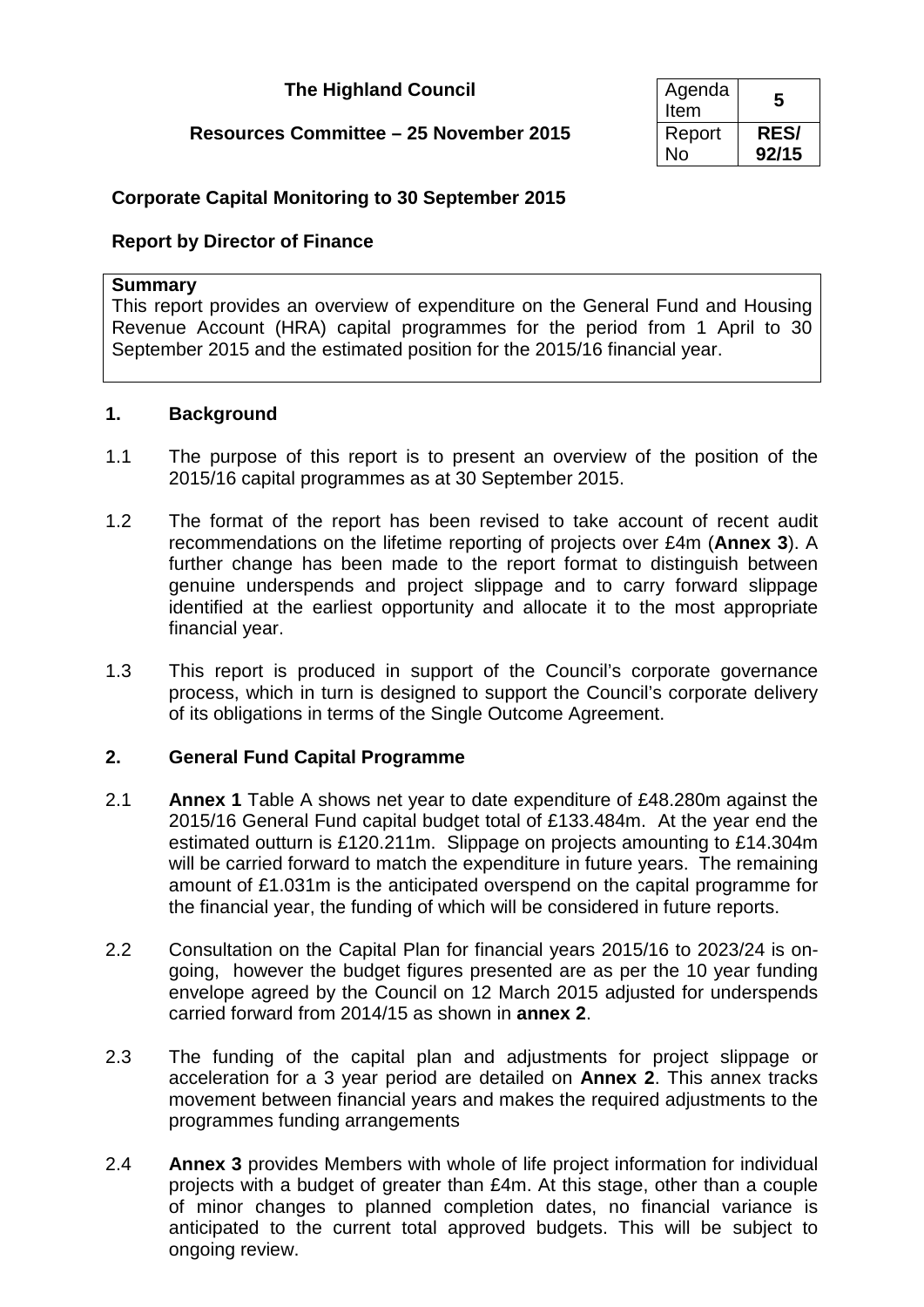### 3. **General Fund Variances**

3.1 The Care and Learning capital budget is forecasting overall net slippage in the year of £1.538m. Spend ahead of programme on some major projects broadly offsets slippage on others. Slippage has also been identified in the generic capital budgets including those relating to the early education for eligible two year olds, free school meals, adult services, community and leisure facilities and avoiding out of area children's placements. This slippage more than offsets acceleration of spend against the life cycle investment

All Care and Learning major capital projects are currently showing as being delivered on time and on budget. Work is underway to review the programme for the delivery of the Tain 3-18 campus as well as clarifying potential overspends on the special schools projects. The impact of any change in the timescale for completion or total cost of those projects will be reported to the next ECAS committee.

- 3.2 The Chief Executive's Service is anticipating a balanced outturn position at the year end.
- 3.3 Community Services is currently forecast to deliver a balanced budget. Overspends in respect of burial grounds and replacement cremators at the Crematorium in Inverness will be funded by underspends principally from vehicles and plant purchases.
- 3.4 The Corporate Development Service anticipates a year end underspend of £5.667m due mainly to a revised timescale for delivery of the ICT Re-provision and Unified Communications projects. Procurement is underway but the expenditure is not expected to occur until financial year 2016/17 and therefore the budget will be carried forward
- 3.5 Development and Infrastructure is predicting a net variance of £4.187m. The net variance is represented by slippage of £7.441m; accelerated expenditure of £2.223m; and a net overspend on projects of £1.031m. The major overspends are at Stromeferry (£0.526m) for ongoing stabilisation works to the rockface; additional works to the retaining wall at Achnasheen (£0.165m); and an anticipated compensation payment due on the South West Inverness Storm Relief Channel. The overall Service capital programme will have to be adjusted to take account of these net overspends, and will be reported as part of the capital outturn report for 2015/16.
- 3.6 Slippage on CarbonCLEVER projects due to the time required to identify suitable projects and gain the necessary approvals will be carried forward to 2016/17.
- 3.7 The Discretionary Fund budget of £2.169m has projects of £0.800m committed against it as follows: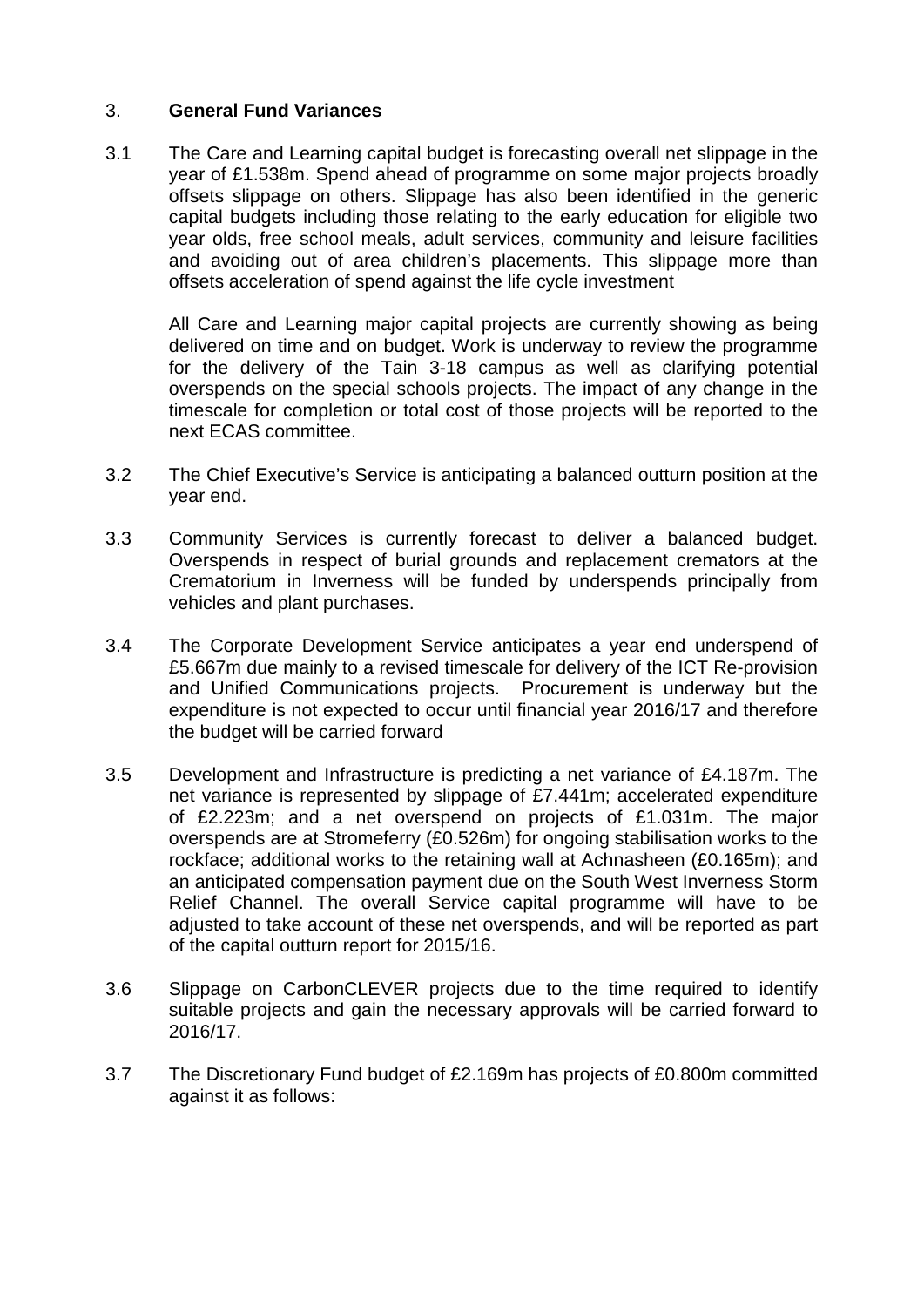|                                         | £000  |
|-----------------------------------------|-------|
| War Memorials                           | 310   |
| <b>Highland Hospice</b>                 | 200   |
| Kirkmichael Heritage Centre Project     | 70    |
| Foyers car parking                      | 65    |
| Poolewe and District Swimming Pool      | 50    |
| <b>Eden Court Theatre Orchestra Pit</b> | 40    |
| <b>Archie Foundation</b>                | 50    |
| <b>Merkinch Community Centre</b>        | 15    |
|                                         | 800   |
| Uncommitted balance                     | 1,369 |
| <b>Total budget</b>                     | 2,169 |

At the Council Meeting on 29 October the Lochaber Sports Association was awarded a grant of £0.2m to be met from the uncommitted balance above, leaving £1.169m available.

### **4. Housing Revenue Account (HRA) capital programme**

- 4.1 A summary of the HRA Capital Programme is shown at **Annex 1** Table B.
- 4.2 The projected outturn for net expenditure is £61.091m leading to a net variance of £3.935m. The net variance is represented by slippage of £1.367m; accelerated expenditure of £0.483m; and a net underspend of £3.051m. The net variance comprises an underspend on the Scottish Housing Quality Standard of £3.616m and an overspend in the Council house building element of the HRA capital programme. Unutilised contingency sums in Scape contracts are the principal reason for the underspend. As projects progress the underspend may vary between now and the end of the financial year. The Scape framework is an alternative procurement route.

### **5. Implications**

- 5.1 Resource implications are noted in this report.
- 5.2 There are no risk, legal, equality, climate change/Carbon Clever, Gaelic or rural implications arising as a direct result of this report.

| <b>Recommendation</b>                                                                                                             |                                                           |  |  |  |  |  |  |  |  |
|-----------------------------------------------------------------------------------------------------------------------------------|-----------------------------------------------------------|--|--|--|--|--|--|--|--|
| Members are invited to consider the financial position of the General Fund and HRA<br>Capital Programmes as at 30 September 2015. |                                                           |  |  |  |  |  |  |  |  |
|                                                                                                                                   |                                                           |  |  |  |  |  |  |  |  |
| Designation:                                                                                                                      | Director of Finance                                       |  |  |  |  |  |  |  |  |
| Date:                                                                                                                             | 13 November 2015                                          |  |  |  |  |  |  |  |  |
| Author:                                                                                                                           | Fiona Wood, Finance Manager (Accounts & Central Services) |  |  |  |  |  |  |  |  |
|                                                                                                                                   | Background Papers: Service monitoring statements          |  |  |  |  |  |  |  |  |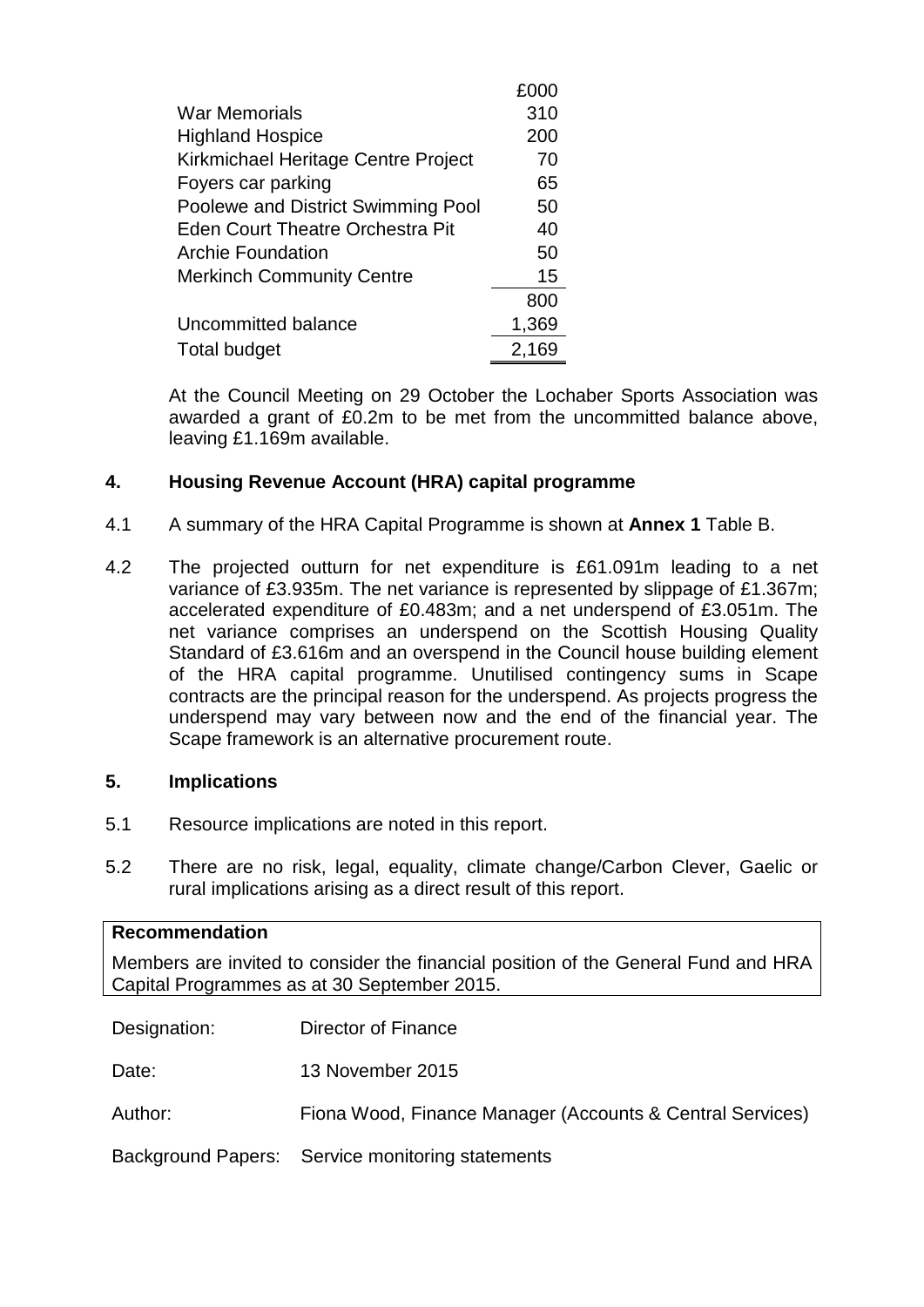| <b>Capital Expenditure Monitoring Report - Service Summary</b> |
|----------------------------------------------------------------|
|----------------------------------------------------------------|

#### **1 April - 30 September 2015**

| Table A: General Fund                                                                                                                                                                      | Actual<br><b>Net</b><br>Year to Date<br>£000        | Annual<br><b>Net</b><br><b>Budget</b><br>£000              | Year End<br><b>Estimated Net</b><br>Outturn<br>£000    | Year End<br><b>Net</b><br>Variance<br>£000                    | Carry<br>Forward<br>Amount<br>£000                                              | Anticipated<br>Year End<br>Under/Over<br>£000                               |
|--------------------------------------------------------------------------------------------------------------------------------------------------------------------------------------------|-----------------------------------------------------|------------------------------------------------------------|--------------------------------------------------------|---------------------------------------------------------------|---------------------------------------------------------------------------------|-----------------------------------------------------------------------------|
| Care and Learning<br><b>Chief Executive's Office</b><br><b>Community Services</b><br>Corporate Development<br>Development and Infrastructure<br>Carbon CLEVER<br><b>Discretionary Fund</b> | 32,667<br>412<br>4,092<br>57<br>10,714<br>338<br>0  | 67,035<br>604<br>15,231<br>6,529<br>41,066<br>850<br>2,169 | 65,497<br>604<br>15,231<br>862<br>36,879<br>338<br>800 | (1,538)<br>0<br>0<br>(5,667)<br>(4, 187)<br>(512)<br>(1, 369) | (1, 538)<br>$\Omega$<br>$\mathbf 0$<br>(5,667)<br>(5, 218)<br>(512)<br>(1, 369) | 0<br>$\mathbf 0$<br>$\mathbf 0$<br>$\mathbf 0$<br>1,031<br>$\mathbf 0$<br>0 |
| <b>Total General Fund</b>                                                                                                                                                                  | 48,280                                              | 133,484                                                    | 120,211                                                | (13, 273)                                                     | (14, 304)                                                                       | 1,031                                                                       |
| <b>Funding</b>                                                                                                                                                                             |                                                     |                                                            |                                                        |                                                               |                                                                                 |                                                                             |
| <b>General Capital Grant</b><br><b>Capital Receipts</b><br>Self - Financing Projects<br>Borrowing<br><b>Total General Fund</b>                                                             | 18,847<br>127<br>207<br>29,099<br>48,280            | 37,694<br>750<br>$\Omega$<br>95,040<br>133,484             | 37,694<br>750<br>0<br>81,767<br>120,211                | 0<br>0<br>0<br>(13, 273)<br>(13, 273)                         | 0<br>$\mathbf 0$<br>$\Omega$<br>(14, 304)<br>(14, 304)                          | $\mathbf 0$<br>$\pmb{0}$<br>0<br>1,031<br>1,031                             |
| Table B: Housing Revenue Account                                                                                                                                                           | Actual<br>Year to Date<br>£000                      | Annual<br><b>Budget</b><br>£000                            | Year End<br>Outturn<br>£000                            | Year End<br>Variance<br>£000                                  |                                                                                 |                                                                             |
| <b>Gross Expenditure Budget</b>                                                                                                                                                            | 17,939                                              | 65,026                                                     | 61,091                                                 | (3,935)                                                       |                                                                                 |                                                                             |
| <b>Total HRA</b>                                                                                                                                                                           | 17,939                                              | 65,026                                                     | 61,091                                                 | (3,935)                                                       |                                                                                 |                                                                             |
| <b>Funding</b>                                                                                                                                                                             |                                                     |                                                            |                                                        |                                                               |                                                                                 |                                                                             |
| Sale of Council House Receipts<br><b>CFCR</b><br>Landbank Contribution<br>Sale of LIFT properties<br>Borrowing<br>Government Grant                                                         | 801<br>$\mathbf 0$<br>840<br>555<br>13,369<br>2,374 | 1,279<br>4,000<br>1,260<br>690<br>47,757<br>10,040         | 1,279<br>4,000<br>1,260<br>690<br>43,822<br>10,040     | 0<br>0<br>0<br>0<br>(3,935)<br>$\Omega$                       |                                                                                 |                                                                             |
| <b>Total HRA</b>                                                                                                                                                                           | 17,939                                              | 65,026                                                     | 61,091                                                 | (3,935)                                                       |                                                                                 |                                                                             |

#### Annex 1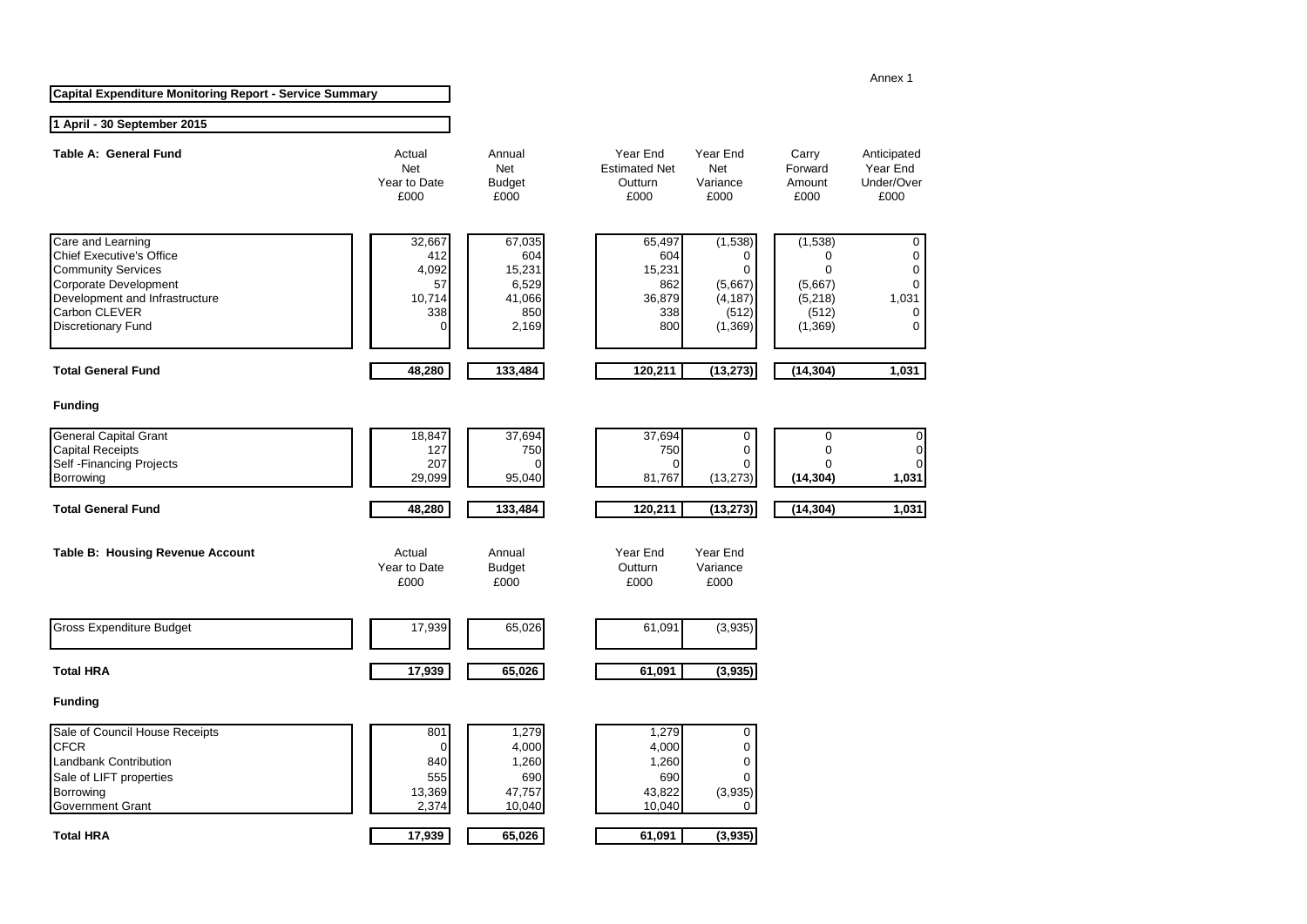#### **Capital Expenditure Monitoring Report - Funding Statement**

#### **1 April - 30 September 2015**

|                                  |          |                | 2015/16     |           |         |          |          | 2016/17  |         |          |         | 2017/18 |         |
|----------------------------------|----------|----------------|-------------|-----------|---------|----------|----------|----------|---------|----------|---------|---------|---------|
|                                  | Approved | <b>Brought</b> | Re-         | Carried   | Revised | Approved | Brought  | Carried  | Revised | Approved | Brought | Carried | Revised |
| <b>General Fund</b>              | Plan     | Forward        | allocations | Forward   | Plan    | Plan     | Forward  | Forward  | Plan    | Plan     | Forward | Forward | Plan    |
|                                  | £000     | £000           | £000        | £000      | £000    | £000     | £000     | £000     | £000    | £000     | £000    | £000    | £000    |
| Care and Learning                | 66,027   | 1,008          | 0           | (1,538)   | 65,497  | 44,905   | 1,538    |          | 46,443  | 55,635   | 0       |         | 55,635  |
| <b>IChief Executive's Office</b> |          | 73             | 531         |           | 604     |          |          |          |         |          | 0       | 0       |         |
| <b>Community Services</b>        | 11,815   | 3,416          |             |           | 15,231  | 13,240   |          |          | 13,240  | 13,040   | 0       | 0       | 13,040  |
| Corporate Development            | 5,600    | 929            | $\Omega$    | (5,667)   | 862     | 9,800    | 5,667    |          | 15,467  | 6,800    | 0       | 0       | 6,800   |
| Development and Infrastructure   | 34,305   | 6,761          | 0           | (5,218)   | 35,848  | 45,566   | 5,218    |          | 50,784  | 43,584   | 0       | 0       | 43,584  |
| Carbon CLEVER                    | 1,000    | 50             | (200)       | (512)     | 338     | 1,000    | 512      | 0        | 1,512   | 1,000    | 0       | 0       | 1,000   |
| <b>Discretionary Fund</b>        | 500      | 2,000          | (331)       | (1,369)   | 800     | 500      | 1,369    | 0        | 1,869   | 500      | 0       | 0       | 500     |
| <b>Total General Fund</b>        | 119,247  | 14,237         | 0           | (14, 304) | 119,180 | 115,011  | 14,304   | $\Omega$ | 129,315 | 120,559  | 0       | 0       | 120,559 |
| Funding                          |          |                |             |           |         |          |          |          |         |          |         |         |         |
| General Capital Grant            | 37,694   | 0              | 0           | 0         | 37,694  | 28,509   | $\Omega$ |          | 28,509  | 28,509   | 0       | 0       | 28,509  |
| <b>Capital Receipts</b>          | 750      |                |             |           | 750     | 1,750    | 0        |          | 1,750   | 750      | 0       | 0       | 750     |
| <b>Self-Financing Projects</b>   | 2,000    | $\Omega$       |             |           | 2,000   | 5,850    |          |          | 5,850   | 5,865    | 0       | 0       | 5,865   |
| Borrowing                        | 78,803   | 14,237         | 0           | (14,304)  | 78,736  | 58,902   | 14,304   |          | 73,206  | 65,435   | 0       | 0       | 65,435  |
| Over-Programming                 | 0        | $\Omega$       | 0           |           |         | 20,000   | $\Omega$ |          | 20,000  | 20,000   | 0       | 0       | 20,000  |
| <b>Total General Fund</b>        | 119,247  | 14,237         | 0           | (14, 304) | 119,180 | 115,011  | 14,304   |          | 129,315 | 120,559  | 0       | 0       | 120,559 |

| 2015/16     |           |         |          | 2016/17        |         |         |          | 2017/18        |
|-------------|-----------|---------|----------|----------------|---------|---------|----------|----------------|
| Re-         | Carried   | Revised | Approved | <b>Brought</b> | Carried | Revised | Approved | <b>Brought</b> |
| allocations | Forward   | Plan    | Plan     | Forward        | Forward | Plan    | Plan     | Forward        |
| £000        | £000      | £000    | £000     | £000           | £000    | £000    | £000     | £000           |
|             |           |         |          |                |         |         |          |                |
| 0           | (1,538)   | 65,497  | 44,905   | 1,538          | 0       | 46,443  | 55,635   | 0              |
| 531         | 0         | 604     | $\Omega$ | 0              | 0       | O       | 0        | 0              |
| 0           | 0         | 15,231  | 13,240   | $\Omega$       | 0       | 13,240  | 13,040   | 0              |
| 0           | (5,667)   | 862     | 9,800    | 5,667          | 0       | 15,467  | 6,800    | 0              |
| 0           | (5,218)   | 35,848  | 45,566   | 5,218          | 0       | 50,784  | 43,584   | 0              |
| (200)       | (512)     | 338     | 1,000    | 512            | 0       | 1,512   | 1,000    | 0              |
| (331)       | (1,369)   | 800     | 500      | 1,369          | 0       | 1,869   | 500      | 0              |
|             |           |         |          |                |         |         |          |                |
| 0           | (14, 304) | 119,180 | 115,011  | 14,304         | 0       | 129,315 | 120,559  | 0              |
|             |           |         |          |                |         |         |          |                |
|             |           |         |          |                |         |         |          |                |
| 0           | 0         | 37,694  | 28,509   | 0              | 0       | 28,509  | 28,509   | 0              |
| 0           | 0         | 750     | 1,750    | $\Omega$       | 0       | 1,750   | 750      | 0              |
| 0           | 0         | 2,000   | 5,850    | 0              | 0       | 5,850   | 5,865    | 0              |
|             |           |         |          |                |         |         |          |                |
| 0           | (14, 304) | 78,736  | 58,902   | 14,304         | 0       | 73,206  | 65,435   | 0              |
| 0           | 0         | 0       | 20,000   | 0              | 0       | 20,000  | 20,000   | 0              |
|             |           |         |          |                |         |         |          |                |
| 0           | (14, 304) | 119,180 | 115,011  | 14,304         | 0       | 129,315 | 120,559  | $\Omega$       |

|         | 2017/18                                          |             |         |  |  |  |  |  |  |  |
|---------|--------------------------------------------------|-------------|---------|--|--|--|--|--|--|--|
|         | Carried<br>Revised<br>Approved<br><b>Brought</b> |             |         |  |  |  |  |  |  |  |
| Plan    | Forward                                          | Forward     | Plan    |  |  |  |  |  |  |  |
| £000    | £000                                             | £000        |         |  |  |  |  |  |  |  |
|         |                                                  |             |         |  |  |  |  |  |  |  |
| 55,635  | 0                                                | 0           | 55,635  |  |  |  |  |  |  |  |
| 0       | 0                                                | 0           |         |  |  |  |  |  |  |  |
| 13,040  | 0                                                | 0           | 13,040  |  |  |  |  |  |  |  |
| 6,800   | 0                                                | 0           | 6,800   |  |  |  |  |  |  |  |
| 43,584  | 0                                                | 0           | 43,584  |  |  |  |  |  |  |  |
| 1,000   | 0                                                | 0           | 1,000   |  |  |  |  |  |  |  |
| 500     | 0                                                | 500<br>0    |         |  |  |  |  |  |  |  |
|         |                                                  |             |         |  |  |  |  |  |  |  |
| 120,559 | 0                                                | 0           | 120,559 |  |  |  |  |  |  |  |
|         |                                                  |             |         |  |  |  |  |  |  |  |
|         |                                                  |             |         |  |  |  |  |  |  |  |
|         |                                                  |             |         |  |  |  |  |  |  |  |
| 28,509  | 0                                                | 0           | 28,509  |  |  |  |  |  |  |  |
| 750     | 0                                                | 0           | 750     |  |  |  |  |  |  |  |
| 5,865   | 0                                                | 0           | 5,865   |  |  |  |  |  |  |  |
| 65,435  | 0                                                | 0           | 65,435  |  |  |  |  |  |  |  |
| 20,000  | 0                                                | 0<br>20,000 |         |  |  |  |  |  |  |  |
|         |                                                  |             |         |  |  |  |  |  |  |  |
| 120,559 | 0                                                | 0           | 120,559 |  |  |  |  |  |  |  |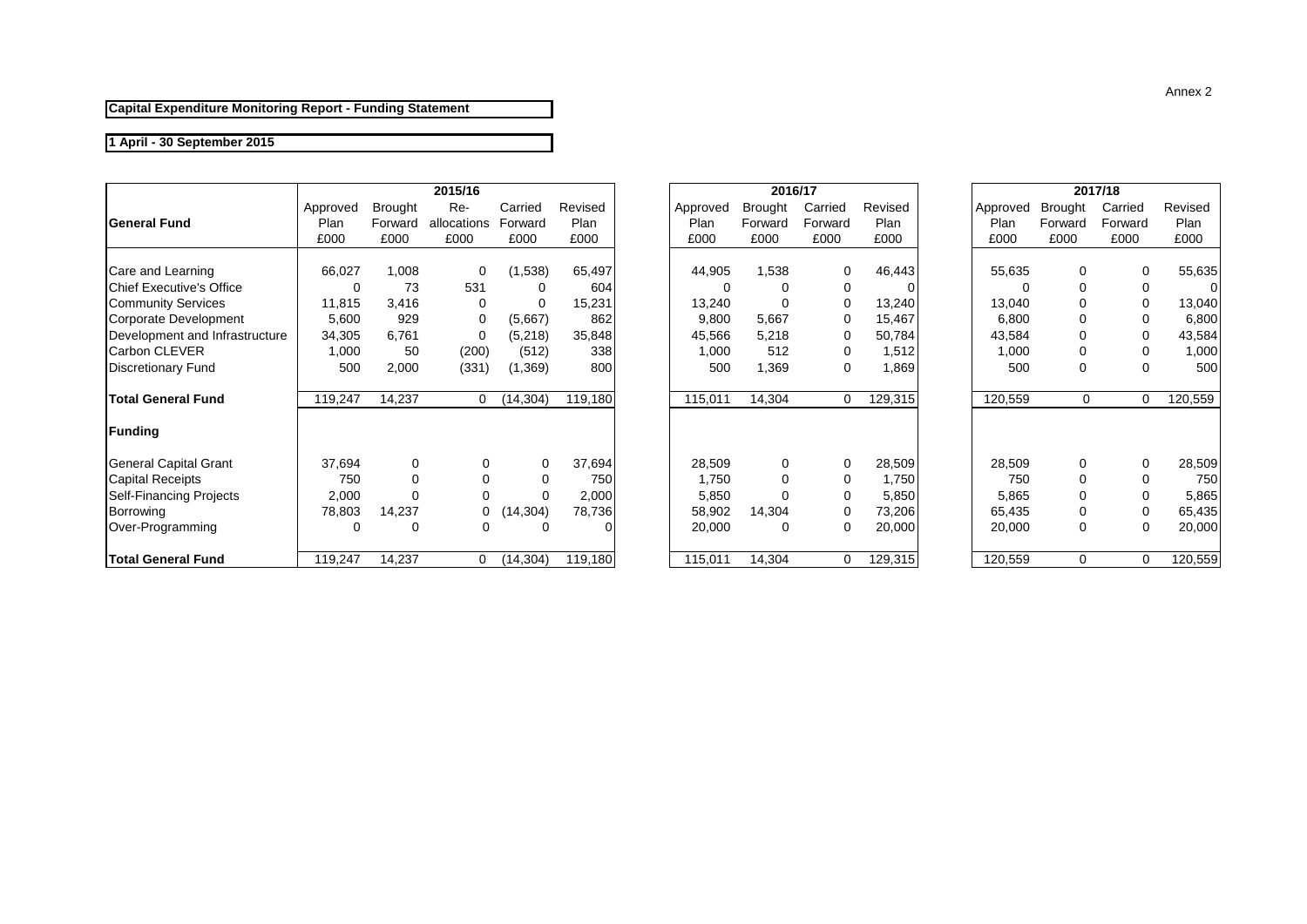#### Annex 3

**Capital Expenditure Monitoring Report - Projects over £4m**

#### **1 April - 30 September 2015**

|                                                   | Approved      | Current       | Total         | Forecast             | Forecast       | <b>Project Completion Dates</b> |               |
|---------------------------------------------------|---------------|---------------|---------------|----------------------|----------------|---------------------------------|---------------|
|                                                   | <b>Budget</b> | Approved      | Project       | <b>Total Project</b> | End of Project | Planned at                      | Current       |
|                                                   | March 2015    | <b>Budget</b> | Spend to Date | Spend                | Variance       | March 2015                      | Estimate      |
|                                                   | £000          | £000          | £000          | £000                 | £000           |                                 |               |
| <b>CARE AND LEARNING</b>                          |               |               |               |                      |                |                                 |               |
| COMMUNITY AND LEISURE FACILITIES                  |               |               |               |                      |                |                                 |               |
| <b>Inverness Leisure</b>                          | 6,500         | 6,500         | 3,576         | 6,500                | $\mathbf 0$    | <b>Jul-15</b>                   | Jul-15        |
|                                                   |               |               |               |                      |                |                                 |               |
| SECONDARY SCHOOLS PROGRAMME                       |               |               |               |                      |                |                                 |               |
| <b>Inverness High School</b>                      | 10,000        | 10,000        | 163           | 10,000               | $\pmb{0}$      | Aug-18                          | Aug-18        |
| <b>Inverness Royal Academy</b>                    | 39,010        | 39,010        | 21,417        | 39,010               | $\Omega$       | Jun-17                          | <b>Jun-17</b> |
| Lochaber High Phase 3 & 4                         | 15,885        | 16,135        | 14,732        | 16,135               | 0              | Sep-15                          | Oct-15        |
| Portree HS Hostel                                 | 4,020         | 4,020         | 1,711         | 4,020                | $\mathbf 0$    | Dec-15                          | Jan-16        |
| <b>Wick Joint Campus</b>                          | 5,350         | 5,350         | 2,453         | 5,350                | $\Omega$       | Apr-17                          | Apr-17        |
| PRIMARY SCHOOLS PROGRAMME                         |               |               |               |                      |                |                                 |               |
| <b>Beauly Primary School</b>                      | 10.000        | 10.000        | $\Omega$      | 10.000               | $\pmb{0}$      | Aug-19                          | Aug-19        |
| Fort William - Caol/RC Joint Campus               | 15,690        | 15,690        | 7,894         | 15,690               | $\mathbf 0$    | Dec-16                          | Dec-16        |
| <b>Greater Fort William Primaries incl Gaelic</b> | 8,000         | 7,750         | 7,342         | 7,750                | $\overline{0}$ | $Jun-15$                        | Jun-15        |
| Fort William - New School at Lundavra             | 12,000        | 12,000        | 10,339        | 12,000               | 0              | Oct-15                          | Oct-15        |
| Portree Gaelic Primary School                     | 9,285         | 9,285         | 691           | 9,285                | $\mathbf 0$    | <b>Jul-17</b>                   | <b>Jul-17</b> |
| Wick - New Noss Primary                           | 16,650        | 16,650        | 8,998         | 16,650               | $\Omega$       | Oct-16                          | Oct-16        |
|                                                   |               |               |               |                      |                |                                 |               |
| SPECIAL SCHOOLS PROGRAMME                         |               |               |               |                      |                |                                 |               |
| St Clements St Duthus Schools                     | 4,580         | 4,580         | 4,783         | 4,580                | $\mathbf 0$    | Aug-15                          | Aug-15        |
|                                                   |               |               |               |                      |                |                                 |               |
| <b>ESTATE MANAGEMENT</b>                          |               |               |               |                      |                |                                 |               |
| SSER - Tain 3-18 Campus                           | 45,000        | 45,000        | 0             | 45,000               | 0              | Aug-18                          | TBC           |
| SSER - North West Skye                            | 10,000        | 10,000        | $\Omega$      | 10,000               | $\Omega$       | Aug-18                          | Aug-18        |
|                                                   |               |               |               |                      |                |                                 |               |
| <b>CORPORATE DEVELOPMENT</b>                      |               |               |               |                      |                |                                 |               |
| <b>ICT Reprovision</b>                            | 12,200        | 12,200        | $\mathbf 0$   | 12,200               | 0              | Mar 18                          | Mar 19        |
| <b>DEVELOPMENT &amp; INFRASTRUCTURE</b>           |               |               |               |                      |                |                                 |               |
| <b>ROADS AND BRIDGES</b>                          |               |               |               |                      |                |                                 |               |
| Major Road Improvements                           |               |               |               |                      |                |                                 |               |
| The Inverness West Link                           | 43,352        | 43,352        | 1,314         | 43,352               | 0              | 2020/21                         | 2020/21       |
| Inshes Roundabout                                 | 6,975         | 6,975         | 206           | 6,975                | 0              | 2019/20                         | 2019/20       |
| Kinnairdie Link Road, Dingwall                    | 7,258         | 7,258         | 162           | 7,258                | $\mathbf 0$    | 2018/19                         | 2018/19       |
| A862 Muir of Ord Railway Bridge                   | 5,360         | 5,360         | 256           | 5,360                | $\Omega$       | 2017/18                         | 2017/18       |
|                                                   |               |               |               |                      |                |                                 |               |
| LEISURE FACILITIES                                |               |               |               |                      |                |                                 |               |
| <b>Torvean Golf Course</b>                        | 8,227         | 8,227         | 406           | 8,227                | $\mathbf 0$    | 2018/19                         | 2018/19       |
| <b>Canal Parks Enhancement</b>                    | 4,144         | 4,144         | 354           | 4,144                | $\Omega$       | 2017/18                         | 2017/18       |
| <b>FLOOD PREVENTION</b>                           |               |               |               |                      |                |                                 |               |
| River Ness Flood Prevention                       | 34,708        | 34,708        | 32,509        | 34,708               | 0              | 2016/17                         | 2016/17       |
| STRATEGIC ASSET MANAGEMENT                        |               |               |               |                      |                |                                 |               |
| <b>Wick Office</b>                                | 8,500         | 8,500         | 8,245         | 8,500                | 0              | 2015/16                         | 2015/16       |
| Fort William Office Rationalisation               | 5,801         | 5,801         | 170           | 5,801                | $\overline{0}$ | 2016/17                         | 2017/18       |